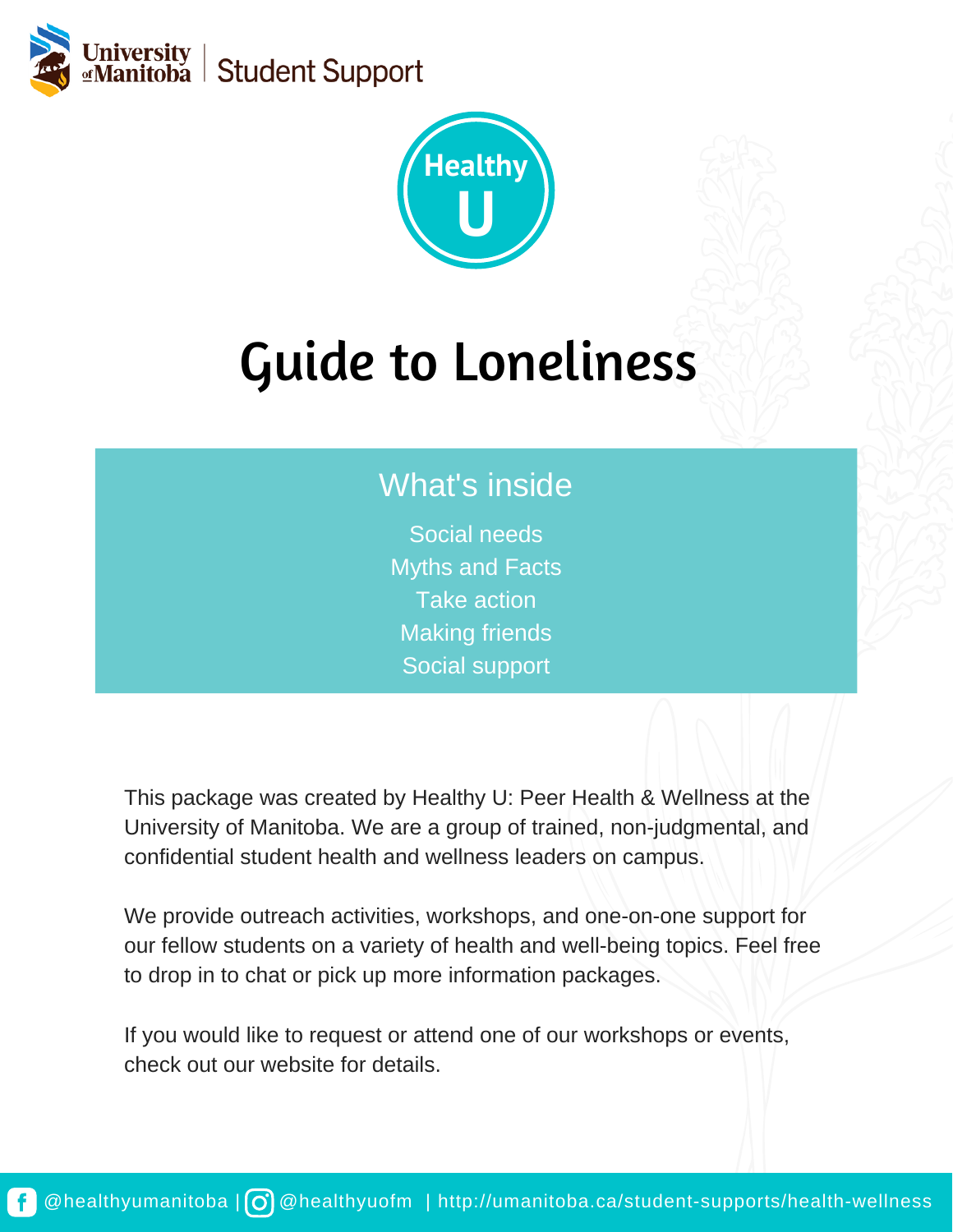## Social Needs

"I'm surrounded by people but I feel so alone"



of U of M students felt lonely at some point in the last year.

Loneliness can make a person feel unloved, or that they're meant to be alone. Feeling lonely isn't in itself a mental health problem, but the two are strongly linked. Having a mental health problem increases your chances of feeling lonely, and feeling lonely can have a negative impact on your mental health.

from counsel.acadiau.ca

## Remember:

- Although most people need some kind of social contact to maintain good mental health, everyone has different social needs.
- You may be someone who is content with a few close friends, or you may need a large group of friends and acquaintances to feel satisfied.
- Feeling lonely is a common, human emotion experienced by everyone at times. You aren't defective or strange for feeling lonely.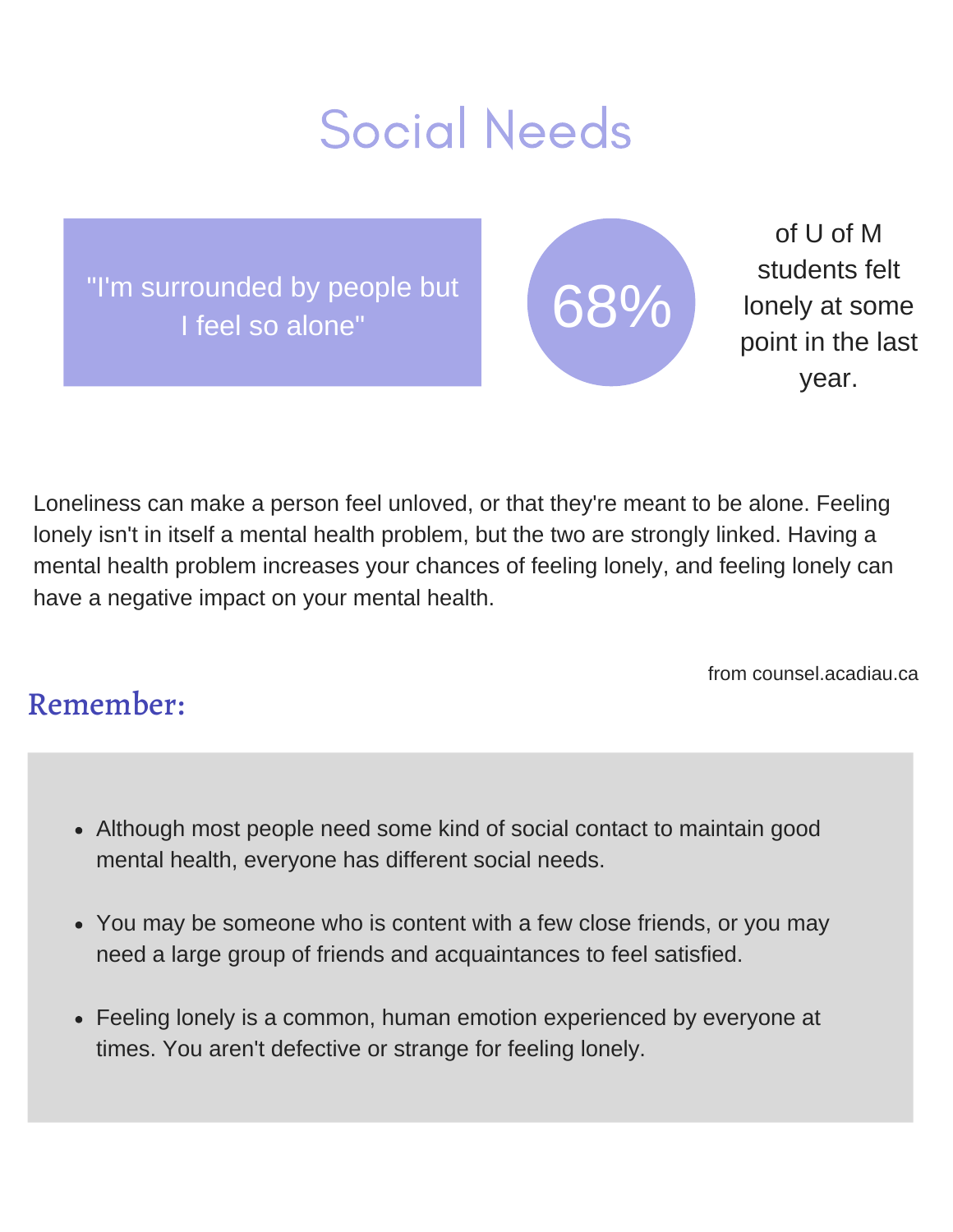## Myths & Facts

#### Loneliness is caused by being alone

While you may be more susceptible to loneliness and depression from being alone for long periods of time, there are many people who are very active in group settings, hang out in crowded environments, and work around large numbers of people who are just as lonely as those in isolation. Likewise there are many people who are frequently alone who feel more re-energized, more productive, happy and content than when they're with large numbers of people.

### Getting into a new relationship will end your loneliness

Although it is true that having a meaningful relationship can help you feel connected and happy, you shouldn't depend on your partner to eliminate loneliness from your life.

### Only certain kinds of people feel lonely

Loneliness does not discriminate by age or personality type.

#### Having sex will eliminate loneliness

While sex can be very enjoyable, it's not going to cure loneliness. It's certainly not a reason to push yourself to go out and hook up with others. Some people feel lonely particularly because of sex, as it can draw attention to the lack of a meaningful relationship with those they are having sex with.

### Being an "only child" or the youngest makes you more susceptible to loneliness

Numerous studies on family sizes and development show there is no relationship between the number of children and how lonely they feel. It is based along the same common myth that if we interact with more people we will become less lonely.

#### Resist the Temptation to Perpetuate Loneliness!

Once people are lonely, they are more inclined to use counterproductive coping strategies like isolation, sleep, alcohol, and drugs. Break the cycle with a problem-focused strategy and take charge.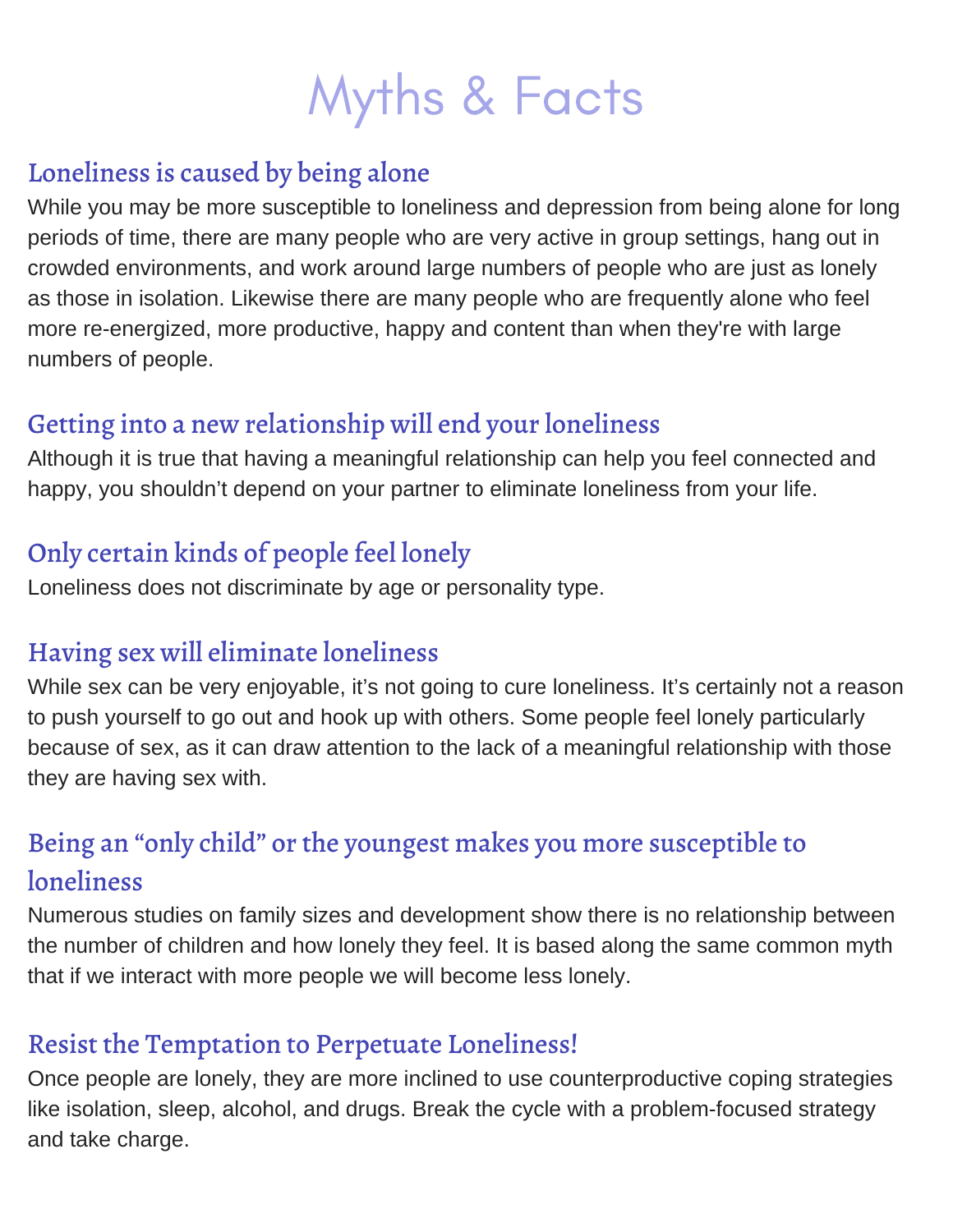## Take Action

- Visit the Student Counselling Centre on campus
- Connect with a loved one and tell them how you're feeling.
- Volunteer somewhere it will let you interact with people while doing something valuable.
- Join a student group.
- Take care of yourself shower regularly, exercise, go for walks, and make sure you're sleeping well.
- If you aren't comfortable with a lot of interaction yet, try going somewhere that you aren't expected to socialize a lot right away. Try a cafe, a sports group, or trying a new class.
- Don't hide away or avoid people. When you have plans with someone, do your best to follow through.
- Take initiative and talk to other people, rather than waiting for them to talk to  $\bullet$ you.